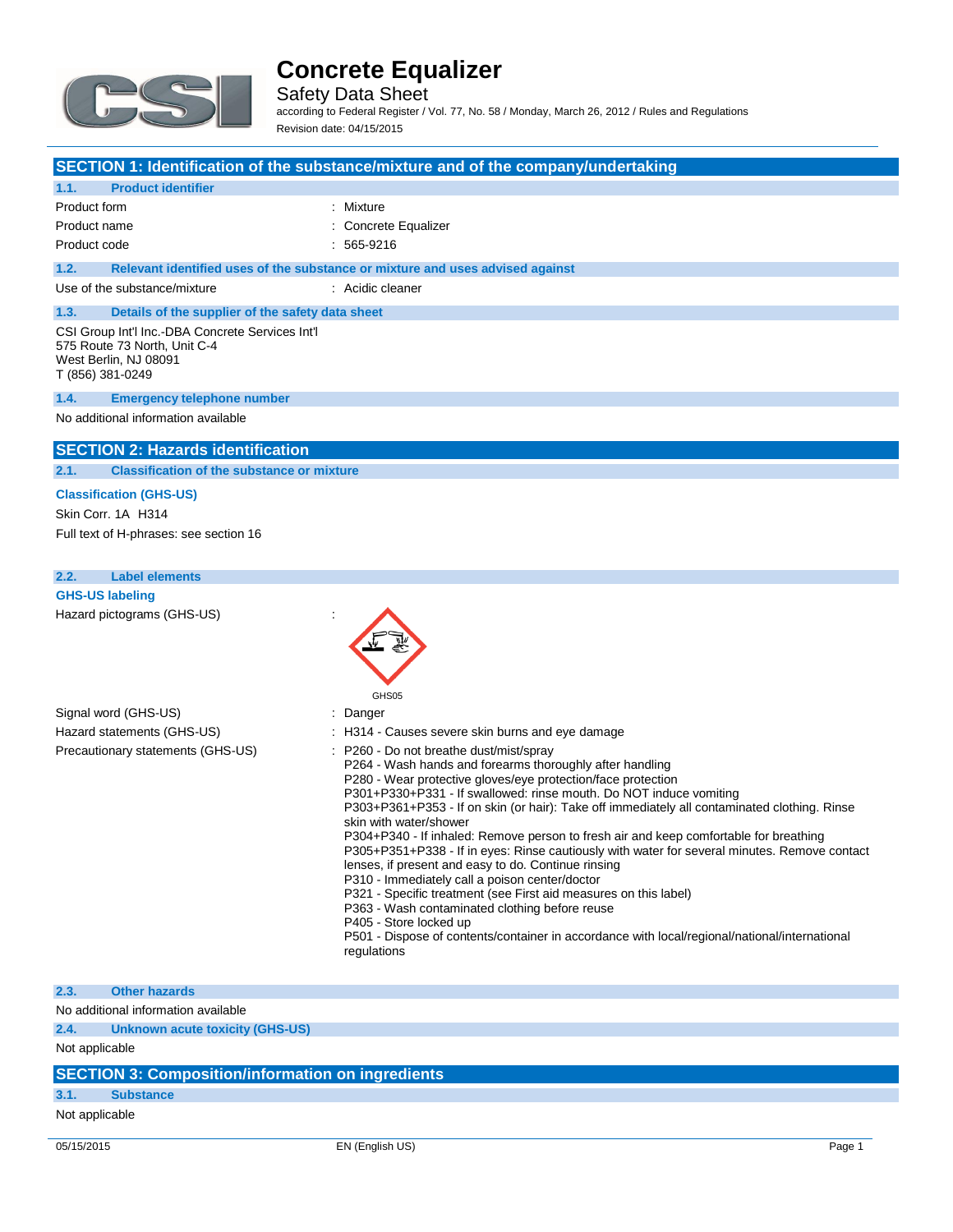#### Safety Data Sheet

according to Federal Register / Vol. 77, No. 58 / Monday, March 26, 2012 / Rules and Regulations

| avvolumų tv i vaviai rtvykiusi į v vi. 1 i į rtv. vo į monaay, marvii Ev, Ev i E į rturvo and rtvydiativno |                           |               |                                                                                                                                                                        |  |
|------------------------------------------------------------------------------------------------------------|---------------------------|---------------|------------------------------------------------------------------------------------------------------------------------------------------------------------------------|--|
| 3.2.<br><b>Mixture</b>                                                                                     |                           |               |                                                                                                                                                                        |  |
| <b>Name</b>                                                                                                | <b>Product identifier</b> | $\frac{9}{6}$ | <b>Classification (GHS-US)</b>                                                                                                                                         |  |
| Phosphoric acid, conc=85%                                                                                  | (CAS No) 7664-38-2        | $20 - 30$     | Skin Corr. 1B, H314                                                                                                                                                    |  |
| Ammonium hydrogen difluoride                                                                               | (CAS No) 1341-49-7        | $1 - 5$       | Acute Tox. 3 (Oral), H301<br>Skin Corr. 1B, H314                                                                                                                       |  |
| 2-butoxyethanol                                                                                            | (CAS No) 111-76-2         | $1 - 5$       | Flam. Lig. 4, H227<br>Acute Tox. 4 (Oral), H302<br>Acute Tox. 3 (Dermal), H311<br>Acute Tox. 2 (Inhalation:gas),<br>H330<br>Skin Irrit. 2, H315<br>Eye Irrit. 2A, H319 |  |

2-propanol **2-propanol** CAS No) 67-63-0 1 - 5 Flam. Liq. 2, H225

#### Full text of H-phrases: see section 16

|                                          | <b>SECTION 4: First aid measures</b>                                                                    |                                                                                                                                                                                 |  |
|------------------------------------------|---------------------------------------------------------------------------------------------------------|---------------------------------------------------------------------------------------------------------------------------------------------------------------------------------|--|
| 4.1.                                     | <b>Description of first aid measures</b>                                                                |                                                                                                                                                                                 |  |
|                                          | First-aid measures general                                                                              | : Never give anything by mouth to an unconscious person. If you feel unwell, seek medical<br>advice (show the label where possible).                                            |  |
|                                          | First-aid measures after inhalation                                                                     | : Remove victim to fresh air and keep at rest in a position comfortable for breathing. Immediately<br>call a poison center or doctor/physician.                                 |  |
|                                          | First-aid measures after skin contact                                                                   | : Remove/Take off immediately all contaminated clothing. Rinse skin with water/shower.<br>Immediately call a poison center or doctor/physician.                                 |  |
|                                          | First-aid measures after eye contact                                                                    | : Rinse cautiously with water for several minutes. Remove contact lenses, if present and easy to<br>do. Continue rinsing. Immediately call a poison center or doctor/physician. |  |
|                                          | First-aid measures after ingestion                                                                      | : Rinse mouth. Do NOT induce vomiting. Immediately call a poison center or doctor/physician.                                                                                    |  |
| 4.2.                                     | Most important symptoms and effects, both acute and delayed                                             |                                                                                                                                                                                 |  |
| Symptoms/injuries                        |                                                                                                         | : Causes severe skin burns and eye damage.                                                                                                                                      |  |
| 4.3.                                     |                                                                                                         | Indication of any immediate medical attention and special treatment needed                                                                                                      |  |
|                                          | No additional information available                                                                     |                                                                                                                                                                                 |  |
|                                          | <b>SECTION 5: Firefighting measures</b>                                                                 |                                                                                                                                                                                 |  |
| 5.1.                                     | <b>Extinguishing media</b>                                                                              |                                                                                                                                                                                 |  |
|                                          | Suitable extinguishing media                                                                            | : Foam. Dry powder. Carbon dioxide. Water spray. Sand.                                                                                                                          |  |
|                                          | Unsuitable extinguishing media                                                                          | : Do not use a heavy water stream.                                                                                                                                              |  |
| 5.2.                                     | Special hazards arising from the substance or mixture                                                   |                                                                                                                                                                                 |  |
| Reactivity                               |                                                                                                         | : Thermal decomposition generates : corrosive vapors.                                                                                                                           |  |
| 5.3.                                     | <b>Advice for firefighters</b>                                                                          |                                                                                                                                                                                 |  |
|                                          | Firefighting instructions                                                                               | : Use water spray or fog for cooling exposed containers. Exercise caution when fighting any<br>chemical fire. Prevent fire-fighting water from entering environment.            |  |
|                                          | Protection during firefighting                                                                          | : Do not enter fire area without proper protective equipment, including respiratory protection.                                                                                 |  |
|                                          | <b>SECTION 6: Accidental release measures</b>                                                           |                                                                                                                                                                                 |  |
| 6.1.                                     | Personal precautions, protective equipment and emergency procedures                                     |                                                                                                                                                                                 |  |
| 6.1.1.                                   | For non-emergency personnel                                                                             |                                                                                                                                                                                 |  |
|                                          | <b>Emergency procedures</b>                                                                             | : Evacuate unnecessary personnel.                                                                                                                                               |  |
| 6.1.2.                                   | For emergency responders                                                                                |                                                                                                                                                                                 |  |
|                                          | Protective equipment                                                                                    | : Equip cleanup crew with proper protection.                                                                                                                                    |  |
|                                          | <b>Emergency procedures</b>                                                                             | : Ventilate area.                                                                                                                                                               |  |
| 6.2.<br><b>Environmental precautions</b> |                                                                                                         |                                                                                                                                                                                 |  |
|                                          | Prevent entry to sewers and public waters. Notify authorities if liquid enters sewers or public waters. |                                                                                                                                                                                 |  |
| 6.3.                                     | Methods and material for containment and cleaning up                                                    |                                                                                                                                                                                 |  |
|                                          | Methods for cleaning up                                                                                 | : Soak up spills with inert solids, such as clay or diatomaceous earth as soon as possible. Collect<br>spillage. Store away from other materials.                               |  |

Eye Irrit. 2A, H319 STOT SE 3, H336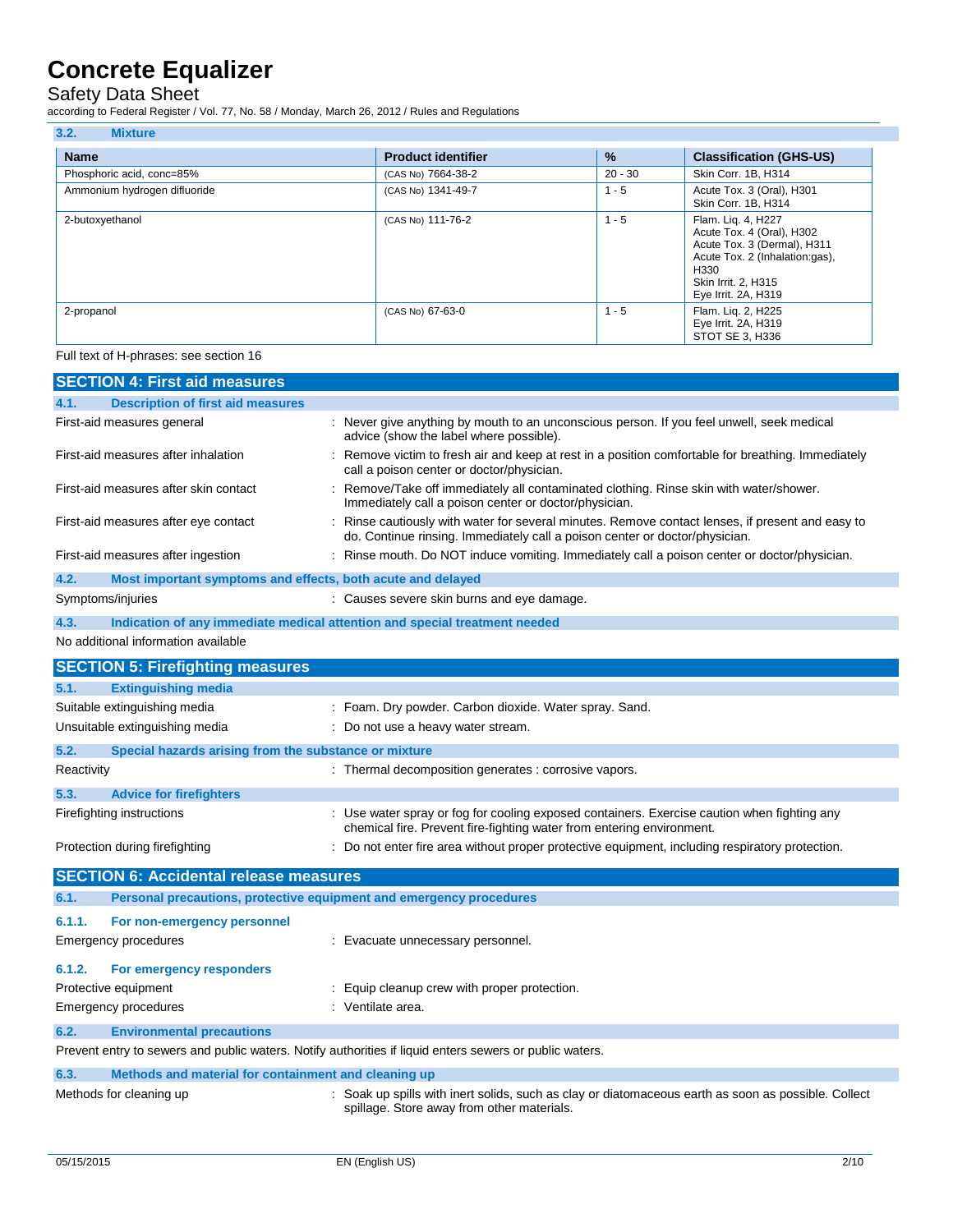### Safety Data Sheet

according to Federal Register / Vol. 77, No. 58 / Monday, March 26, 2012 / Rules and Regulations

#### **6.4. Reference to other sections**

See Heading 8. Exposure controls and personal protection.

| <b>SECTION 7: Handling and storage</b>                               |                                                                                                                                                                                                                                                                                     |
|----------------------------------------------------------------------|-------------------------------------------------------------------------------------------------------------------------------------------------------------------------------------------------------------------------------------------------------------------------------------|
| 7.1.<br><b>Precautions for safe handling</b>                         |                                                                                                                                                                                                                                                                                     |
| Precautions for safe handling                                        | : Wash hands and other exposed areas with mild soap and water before eating, drinking or<br>smoking and when leaving work. Provide good ventilation in process area to prevent formation<br>of vapor. Do not breathe dust/mist/spray. Avoid contact during pregnancy/while nursing. |
| Hygiene measures                                                     | : Wash hands and forearms thoroughly after handling.                                                                                                                                                                                                                                |
| 7.2.<br>Conditions for safe storage, including any incompatibilities |                                                                                                                                                                                                                                                                                     |
| <b>Technical measures</b>                                            | : Comply with applicable regulations.                                                                                                                                                                                                                                               |
| Storage conditions                                                   | : Keep only in the original container in a cool, well ventilated place away from heat, hot surfaces,<br>sparks, open flame and other ignition sources. No smoking. Keep container closed when not in<br>use.                                                                        |
| Incompatible products                                                | : Strong bases. Strong acids.                                                                                                                                                                                                                                                       |
| Incompatible materials                                               | : Sources of ignition. Direct sunlight.                                                                                                                                                                                                                                             |
| 7.3.<br>Specific end use(s)                                          |                                                                                                                                                                                                                                                                                     |

#### **7.3. Specific end use(s)**

No additional information available

| <b>SECTION 8: Exposure controls/personal protection</b> |                                     |                           |  |  |
|---------------------------------------------------------|-------------------------------------|---------------------------|--|--|
| 8.1.<br><b>Control parameters</b>                       |                                     |                           |  |  |
| <b>Concrete Equalizer</b>                               |                                     |                           |  |  |
| <b>ACGIH</b>                                            | Not applicable                      |                           |  |  |
| <b>OSHA</b>                                             | Not applicable                      |                           |  |  |
| Ammonium hydrogen difluoride (1341-49-7)                |                                     |                           |  |  |
| <b>ACGIH</b>                                            | ACGIH TWA (mg/m <sup>3</sup> )      | $2.5$ mg/m <sup>3</sup>   |  |  |
| <b>OSHA</b>                                             | Not applicable                      |                           |  |  |
| Phosphoric acid, conc=85% (7664-38-2)                   |                                     |                           |  |  |
| <b>ACGIH</b>                                            | ACGIH TWA (mg/m <sup>3</sup> )      | 1 mg/m $3$                |  |  |
| <b>ACGIH</b>                                            | ACGIH STEL (mg/m <sup>3</sup> )     | $3$ mg/m <sup>3</sup>     |  |  |
| <b>OSHA</b>                                             | Not applicable                      |                           |  |  |
| 2-butoxyethanol (111-76-2)                              |                                     |                           |  |  |
| <b>ACGIH</b>                                            | ACGIH TWA (ppm)                     | 20 ppm                    |  |  |
| <b>ACGIH</b>                                            | ACGIH STEL (ppm)                    | 20 ppm                    |  |  |
| <b>ACGIH</b>                                            | Remark (ACGIH)                      | Eye & URT irr             |  |  |
| <b>OSHA</b>                                             | OSHA PEL (TWA) (mg/m <sup>3</sup> ) | $240$ mg/m <sup>3</sup>   |  |  |
| <b>OSHA</b>                                             | OSHA PEL (TWA) (ppm)                | 50 ppm                    |  |  |
| 2-propanol (67-63-0)                                    |                                     |                           |  |  |
| <b>ACGIH</b>                                            | ACGIH TWA (ppm)                     | 200 ppm                   |  |  |
| <b>ACGIH</b>                                            | ACGIH STEL (ppm)                    | 200 ppm                   |  |  |
| <b>ACGIH</b>                                            | Remark (ACGIH)                      | Eye & URT irr; CNS impair |  |  |
| <b>OSHA</b>                                             | OSHA PEL (TWA) (mg/m <sup>3</sup> ) | 980 mg/m <sup>3</sup>     |  |  |
| <b>OSHA</b>                                             | OSHA PEL (TWA) (ppm)                | 400 ppm                   |  |  |
|                                                         |                                     |                           |  |  |
| 8.2.<br><b>Exposure controls</b>                        |                                     |                           |  |  |
| Personal protective equipment                           | : Avoid all unnecessary exposure.   |                           |  |  |

| Hand protection          | : Wear protective gloves/eye protection/face protection protective gloves. |      |
|--------------------------|----------------------------------------------------------------------------|------|
| Eye protection           | : Chemical goggles or face shield.                                         |      |
| Skin and body protection |                                                                            |      |
|                          | : Wear suitable protective clothing.                                       |      |
| 05/15/2015               | EN (English US)                                                            | 3/10 |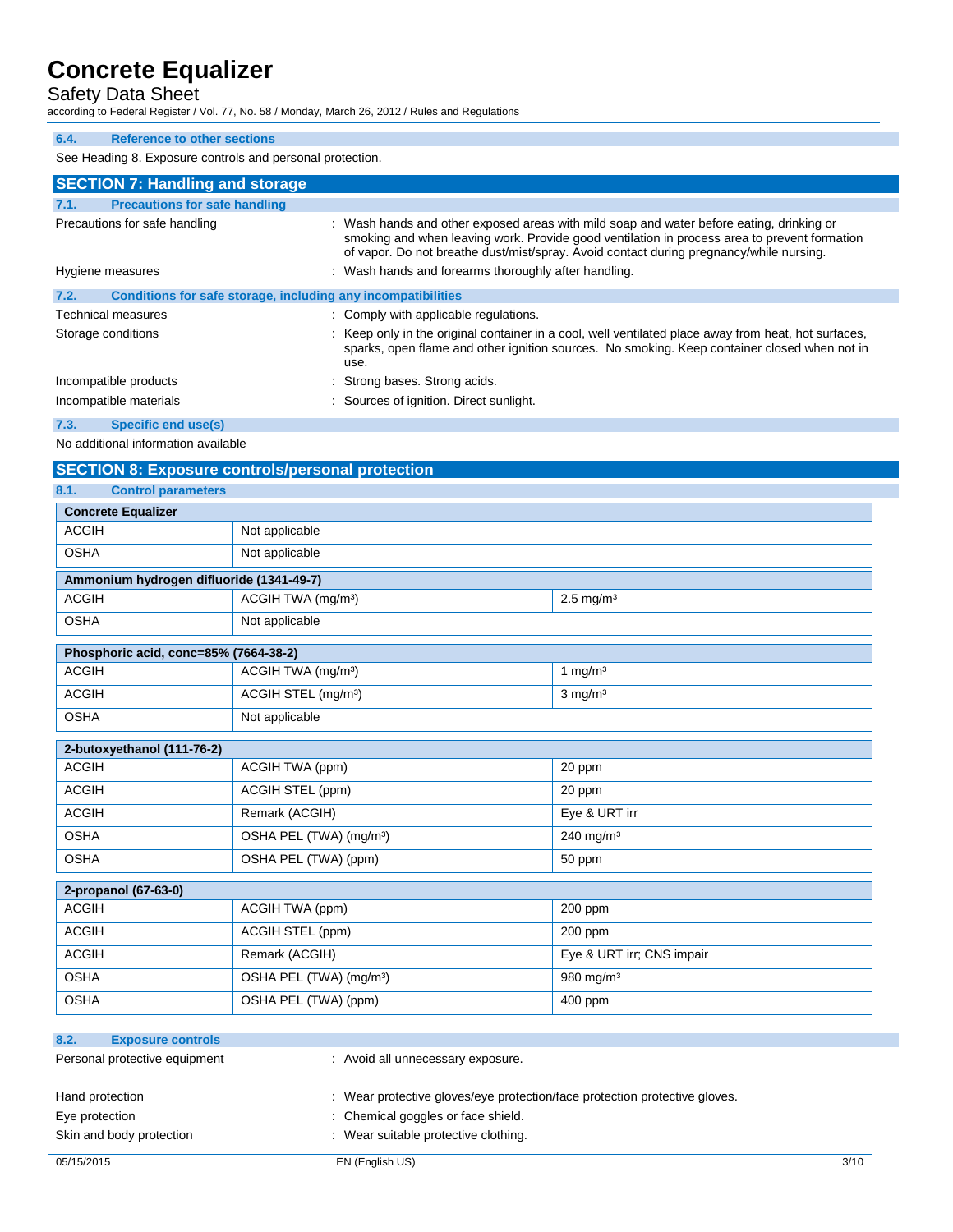### Safety Data Sheet

according to Federal Register / Vol. 77, No. 58 / Monday, March 26, 2012 / Rules and Regulations

Respiratory protection **in the set of the COV** wear appropriate mask. Other information **contains the container of the container**  $\blacksquare$  : Do not eat, drink or smoke during use.

### **SECTION 9: Physical and chemical properties**

| Information on basic physical and chemical properties<br>9.1. |                                                                                                                                                          |  |  |
|---------------------------------------------------------------|----------------------------------------------------------------------------------------------------------------------------------------------------------|--|--|
| Physical state                                                | : Liquid                                                                                                                                                 |  |  |
| Color                                                         | <b>Blue</b><br>÷                                                                                                                                         |  |  |
| Odor                                                          | $:$ Almond                                                                                                                                               |  |  |
| Odor threshold                                                | : No data available                                                                                                                                      |  |  |
| pH                                                            | : 1                                                                                                                                                      |  |  |
| Melting point                                                 | No data available                                                                                                                                        |  |  |
| Freezing point                                                | No data available                                                                                                                                        |  |  |
| Boiling point                                                 | 212 - 220 °F                                                                                                                                             |  |  |
| Flash point                                                   | : $\geq 200$ °F                                                                                                                                          |  |  |
| Relative evaporation rate (butyl acetate=1)                   | : No data available                                                                                                                                      |  |  |
| Flammability (solid, gas)                                     | No data available                                                                                                                                        |  |  |
| <b>Explosion limits</b>                                       | No data available                                                                                                                                        |  |  |
| <b>Explosive properties</b>                                   | No data available                                                                                                                                        |  |  |
| Oxidizing properties                                          | No data available                                                                                                                                        |  |  |
| Vapor pressure                                                | No data available<br>÷                                                                                                                                   |  |  |
| 1.03<br>Relative density                                      |                                                                                                                                                          |  |  |
| Relative vapor density at 20 °C                               | Same as water                                                                                                                                            |  |  |
| Solubility                                                    | Soluble in water.<br>Water: Solubility in water of component(s) of the mixture :<br>$\cdot$ : 63 g/100ml $\cdot$ $\cdot$ $\cdot$ $\cdot$ $\cdot$ $\cdot$ |  |  |
| Log Pow                                                       | : No data available                                                                                                                                      |  |  |
| Log Kow                                                       | No data available                                                                                                                                        |  |  |
| Auto-ignition temperature                                     | No data available                                                                                                                                        |  |  |
| Decomposition temperature                                     | No data available                                                                                                                                        |  |  |
| Viscosity                                                     | No data available                                                                                                                                        |  |  |
| No data available<br>Viscosity, kinematic                     |                                                                                                                                                          |  |  |
| : No data available<br>Viscosity, dynamic                     |                                                                                                                                                          |  |  |
| 9.2.<br><b>Other information</b>                              |                                                                                                                                                          |  |  |

No additional information available

|                                                                                            | <b>SECTION 10: Stability and reactivity</b>          |  |  |
|--------------------------------------------------------------------------------------------|------------------------------------------------------|--|--|
| 10.1.                                                                                      | <b>Reactivity</b>                                    |  |  |
|                                                                                            | Thermal decomposition generates : corrosive vapors.  |  |  |
| 10.2.                                                                                      | <b>Chemical stability</b>                            |  |  |
|                                                                                            | Stable under normal conditions. Not established.     |  |  |
| 10.3.                                                                                      | <b>Possibility of hazardous reactions</b>            |  |  |
| Not established.                                                                           |                                                      |  |  |
| 10.4.                                                                                      | <b>Conditions to avoid</b>                           |  |  |
|                                                                                            | Direct sunlight. Extremely high or low temperatures. |  |  |
| 10.5.                                                                                      | <b>Incompatible materials</b>                        |  |  |
|                                                                                            | Strong acids. Strong bases.                          |  |  |
| 10.6.                                                                                      | <b>Hazardous decomposition products</b>              |  |  |
| Fume. Carbon monoxide. Carbon dioxide. Thermal decomposition generates : corrosive vapors. |                                                      |  |  |
| <b>SECTION 11: Toxicological information</b>                                               |                                                      |  |  |
| 11.1.                                                                                      | Information on toxicological effects                 |  |  |
| Acute toxicity                                                                             | : Not classified                                     |  |  |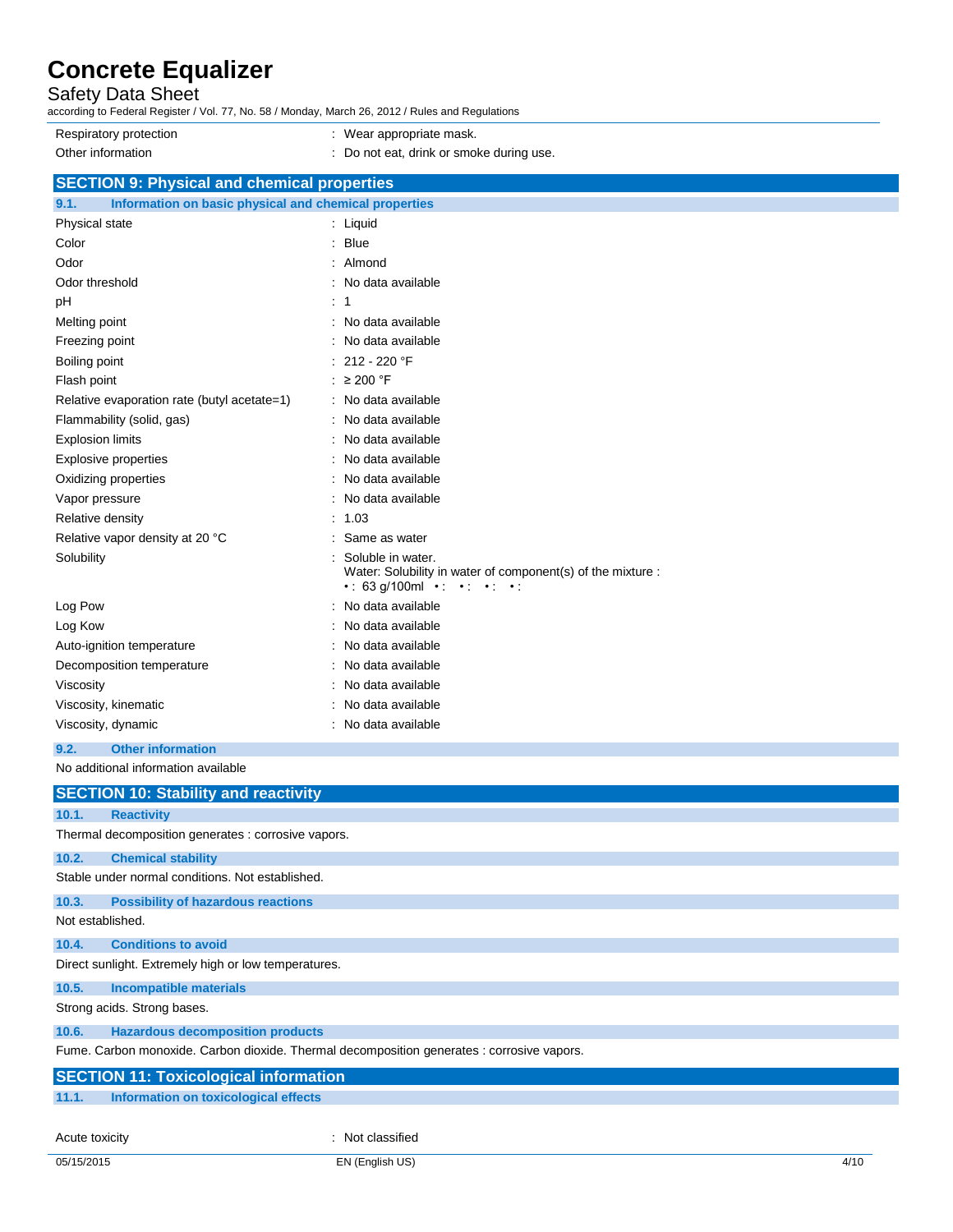Safety Data Sheet

according to Federal Register / Vol. 77, No. 58 / Monday, March 26, 2012 / Rules and Regulations

| Ammonium hydrogen difluoride (1341-49-7) |                                                                                                                                                                             |
|------------------------------------------|-----------------------------------------------------------------------------------------------------------------------------------------------------------------------------|
| LD50 oral rat                            | 130 mg/kg (Rat; Literature)                                                                                                                                                 |
| ATE US (oral)                            | 130.000 mg/kg body weight                                                                                                                                                   |
| 2-butoxyethanol (111-76-2)               |                                                                                                                                                                             |
| LD50 oral rat                            | 530 mg/kg (Rat: Equivalent or similar to OECD 401; Literature study; 1746 mg/kg bodyweight;<br>Rat: Experimental value)                                                     |
| LD50 dermal rat                          | > 2000 mg/kg body weight (Rat; Experimental value; OECD 402: Acute Dermal Toxicity)                                                                                         |
| LD50 dermal rabbit                       | 435 mg/kg body weight (Rabbit; Experimental value; OECD 402: Acute Dermal Toxicity; 435<br>mg/kg bodyweight; Rabbit; Weight of evidence; Equivalent or similar to OECD 402) |
| LC50 inhalation rat (mg/l)               | 2.17 mg/l/4h (Rat; Experimental value; 2.35 mg/l/4h; Rat; Experimental value)                                                                                               |
| LC50 inhalation rat (ppm)                | 450 - 486 ppm/4h 450-486, Rat                                                                                                                                               |
| ATE US (oral)                            | 530.000 mg/kg body weight                                                                                                                                                   |
| ATE US (dermal)                          | 435.000 mg/kg body weight                                                                                                                                                   |
| ATE US (gases)                           | 450.000 ppmV/4h                                                                                                                                                             |
| ATE US (vapors)                          | 2.170 mg/l/4h                                                                                                                                                               |
| ATE US (dust, mist)                      | 2.170 mg/l/4h                                                                                                                                                               |
| 2-propanol (67-63-0)                     |                                                                                                                                                                             |
| LD50 oral rat                            | 5045 mg/kg (Rat; OECD 401: Acute Oral Toxicity; Experimental value; 5840 mg/kg<br>bodyweight; Rat)                                                                          |
| LD50 dermal rabbit                       | 12870 mg/kg (Rabbit; Experimental value; Equivalent or similar to OECD 402; 16.4; Rabbit)                                                                                   |
| LC50 inhalation rat (mg/l)               | 73 mg/l/4h (Rat)                                                                                                                                                            |
| ATE US (oral)                            | 5045.000 mg/kg body weight                                                                                                                                                  |
| ATE US (dermal)                          | 12870.000 mg/kg body weight                                                                                                                                                 |
| ATE US (vapors)                          | 73.000 mg/l/4h                                                                                                                                                              |
| ATE US (dust, mist)                      | 73.000 mg/l/4h                                                                                                                                                              |
| Skin corrosion/irritation                | : Causes severe skin burns and eye damage.<br>pH: 1                                                                                                                         |
| Serious eye damage/irritation            | : Not classified                                                                                                                                                            |
|                                          | pH: 1                                                                                                                                                                       |
| Respiratory or skin sensitization        | : Not classified                                                                                                                                                            |
| Germ cell mutagenicity                   | Not classified                                                                                                                                                              |
| Carcinogenicity                          | Not classified                                                                                                                                                              |
|                                          |                                                                                                                                                                             |
| 2-butoxyethanol (111-76-2)               | 3 - Not classifiable                                                                                                                                                        |
| IARC group                               |                                                                                                                                                                             |
| 2-propanol (67-63-0)                     |                                                                                                                                                                             |
| IARC group                               | 3 - Not classifiable                                                                                                                                                        |
| Reproductive toxicity                    | : Not classified                                                                                                                                                            |

| Reproductive toxicity                                  | : Not classified                                                    |
|--------------------------------------------------------|---------------------------------------------------------------------|
| Specific target organ toxicity (single exposure)       | : Not classified                                                    |
| Specific target organ toxicity (repeated<br>exposure)  | : Not classified                                                    |
| Aspiration hazard                                      | : Not classified                                                    |
| Potential Adverse human health effects and<br>symptoms | : Based on available data, the classification criteria are not met. |

| <b>SECTION 12: Ecological information</b> |                                    |  |  |  |  |
|-------------------------------------------|------------------------------------|--|--|--|--|
| 12.1.<br><b>Toxicity</b>                  |                                    |  |  |  |  |
| Ammonium hydrogen difluoride (1341-49-7)  |                                    |  |  |  |  |
| LC50 fish 1                               | 562 mg/l (96 h; Brachydanio rerio) |  |  |  |  |
|                                           |                                    |  |  |  |  |

| LC50 fish 1                               | 562 mg/l (96 h; Brachydanio rerio) |
|-------------------------------------------|------------------------------------|
| LC50 other aquatic organisms 1            | 10-100.96 h                        |
| LC50 fish 2                               | 237 mg/l (96 h; Brachydanio rerio) |
| Threshold limit other aquatic organisms 1 | 10-100.96 h                        |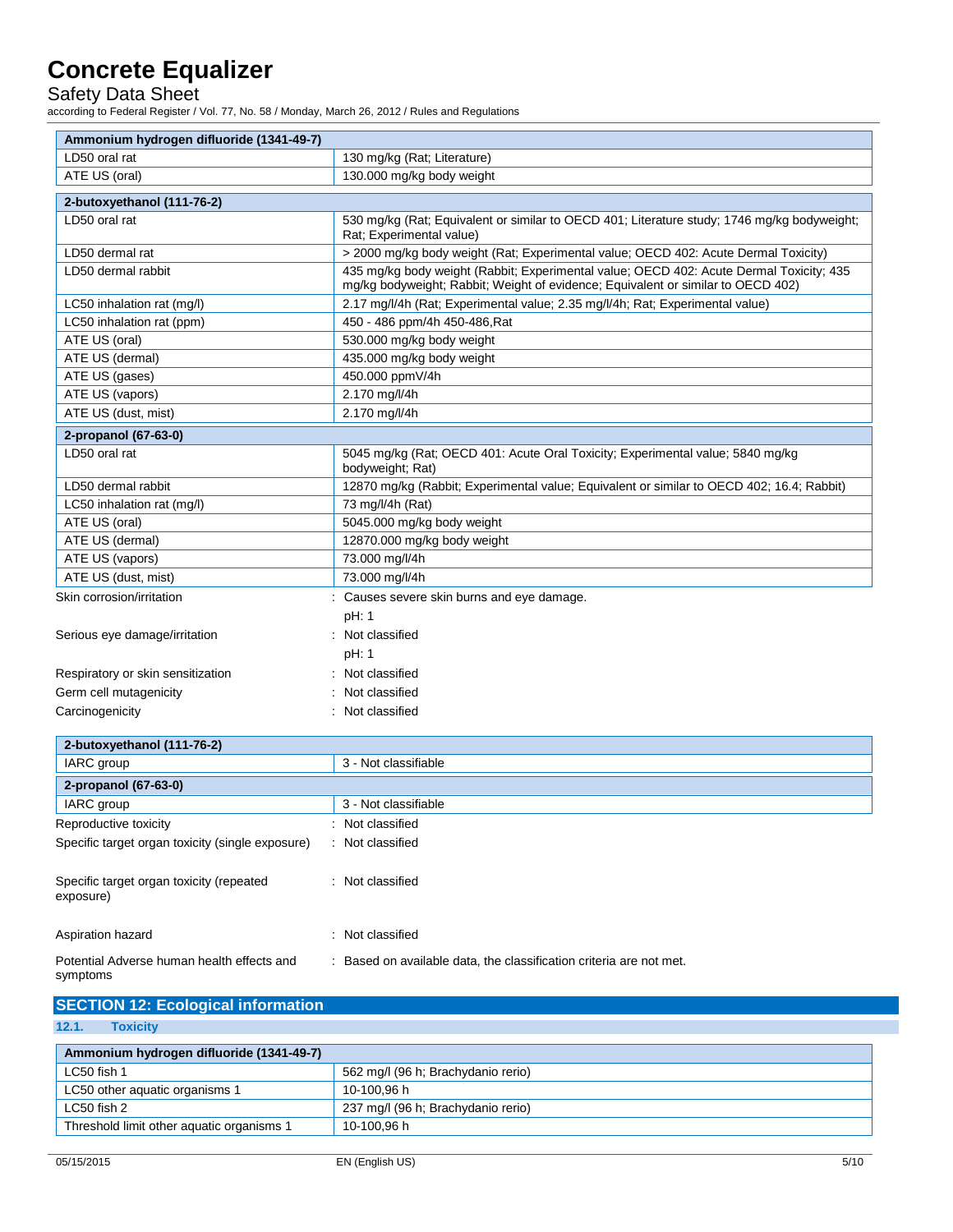Safety Data Sheet

according to Federal Register / Vol. 77, No. 58 / Monday, March 26, 2012 / Rules and Regulations

| Phosphoric acid, conc=85% (7664-38-2)     |                                                              |  |
|-------------------------------------------|--------------------------------------------------------------|--|
| LC50 fish 1                               | 138 mg/l (96 h; Pisces; Pure substance)                      |  |
| LC50 other aquatic organisms 1            | 100 - 1000 mg/l (96 h; Protozoa; Pure substance)             |  |
| LC50 fish 2                               | 600 mg/l (Pisces; Pure substance)                            |  |
| LC50 other aquatic organisms 2            | 240 mg/l (Pure substance)                                    |  |
| TLM fish 1                                | 138 ppm (24 h; Gambusia affinis; Pure substance)             |  |
| Threshold limit other aquatic organisms 1 | 100 - 1000,96 h; Protozoa; Pure substance                    |  |
| Threshold limit other aquatic organisms 2 | 240 mg/l (Pure substance)                                    |  |
| 2-butoxyethanol (111-76-2)                |                                                              |  |
| LC50 fish 1                               | 116 ppm (96 h; Cyprinodon variegatus; Nominal concentration) |  |
| EC50 Daphnia 1                            | 1700 mg/l (48 h; Daphnia sp.; Nominal concentration)         |  |
| LC50 fish 2                               | 1341 ppm (96 h; Lepomis macrochirus)                         |  |
| EC50 Daphnia 2                            | 1720 mg/l (24 h; Daphnia magna)                              |  |
| TLM fish 1                                | 100 - 1000,96 h; Pisces                                      |  |
| TLM other aquatic organisms 1             | 100 - 1000.96 h                                              |  |
| Threshold limit algae 1                   | 900 mg/l (168 h; Scenedesmus quadricauda)                    |  |
| Threshold limit algae 2                   | 35 mg/l (192 h; Microcystis aeruginosa)                      |  |
| 2-propanol (67-63-0)                      |                                                              |  |
| LC50 fish 1                               | 4200 mg/l (96 h; Rasbora heteromorpha; Flow-through system)  |  |
| EC50 Daphnia 1                            | 10000 mg/l (48 h; Daphnia magna)                             |  |
| LC50 fish 2                               | 9640 mg/l (96 h; Pimephales promelas; Lethal)                |  |
| EC50 Daphnia 2                            | 13299 mg/l (48 h; Daphnia magna)                             |  |
| Threshold limit algae 1                   | > 1000 mg/l (72 h; Scenedesmus subspicatus; Growth rate)     |  |
| Threshold limit algae 2                   | 1800 mg/l (72 h; Algae; Cell numbers)                        |  |

#### **12.2. Persistence and degradability**

| <b>Concrete Equalizer</b>                |                                                                                                                                                                           |  |
|------------------------------------------|---------------------------------------------------------------------------------------------------------------------------------------------------------------------------|--|
| Persistence and degradability            | Not established.                                                                                                                                                          |  |
| Ammonium hydrogen difluoride (1341-49-7) |                                                                                                                                                                           |  |
| Persistence and degradability            | Biodegradability: not applicable.                                                                                                                                         |  |
| ThOD                                     | Not applicable                                                                                                                                                            |  |
| BOD (% of ThOD)                          | Not applicable                                                                                                                                                            |  |
| Phosphoric acid, conc=85% (7664-38-2)    |                                                                                                                                                                           |  |
| Persistence and degradability            | Biodegradability: not applicable. No (test)data on mobility of the components available.                                                                                  |  |
| Biochemical oxygen demand (BOD)          | Not applicable                                                                                                                                                            |  |
| Chemical oxygen demand (COD)             | Not applicable                                                                                                                                                            |  |
| ThOD                                     | Not applicable                                                                                                                                                            |  |
| BOD (% of ThOD)                          | Not applicable                                                                                                                                                            |  |
| 2-butoxyethanol (111-76-2)               |                                                                                                                                                                           |  |
| Persistence and degradability            | Readily biodegradable in water. Biodegradable in the soil. Photodegradation in the air.                                                                                   |  |
| Biochemical oxygen demand (BOD)          | 0.71 g O <sub>2</sub> /g substance                                                                                                                                        |  |
| Chemical oxygen demand (COD)             | 2.20 g O <sub>2</sub> /g substance                                                                                                                                        |  |
| ThOD                                     | 2.305 g $O2/g$ substance                                                                                                                                                  |  |
| BOD (% of ThOD)                          | 0.31 % ThOD                                                                                                                                                               |  |
| 2-propanol (67-63-0)                     |                                                                                                                                                                           |  |
| Persistence and degradability            | Readily biodegradable in water. Biodegradable in the soil. Biodegradable in the soil under<br>anaerobic conditions. No (test)data on mobility of the substance available. |  |
| Biochemical oxygen demand (BOD)          | 1.19 g O <sub>2</sub> /g substance                                                                                                                                        |  |
| Chemical oxygen demand (COD)             | 2.23 g $O_2$ /g substance                                                                                                                                                 |  |
| ThOD                                     | 2.40 g O <sub>2</sub> /g substance                                                                                                                                        |  |
| BOD (% of ThOD)                          | 0.49 % ThOD                                                                                                                                                               |  |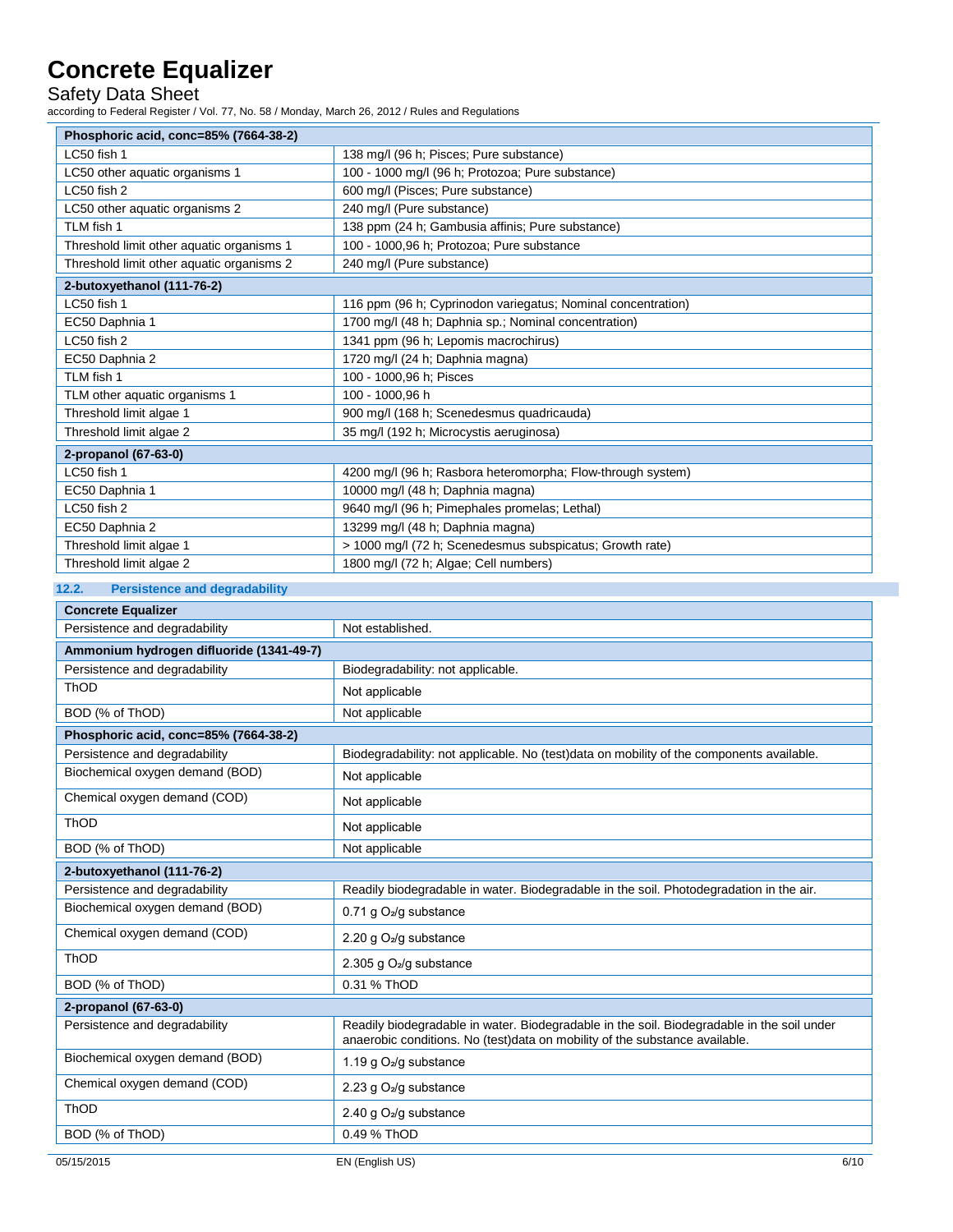### Safety Data Sheet

according to Federal Register / Vol. 77, No. 58 / Monday, March 26, 2012 / Rules and Regulations

| 12.3.<br><b>Bioaccumulative potential</b> |                                                    |  |
|-------------------------------------------|----------------------------------------------------|--|
| <b>Concrete Equalizer</b>                 |                                                    |  |
| Bioaccumulative potential                 | Not established.                                   |  |
| Ammonium hydrogen difluoride (1341-49-7)  |                                                    |  |
| Bioaccumulative potential                 | Bioaccumulation: not applicable.                   |  |
| Phosphoric acid, conc=85% (7664-38-2)     |                                                    |  |
| Bioaccumulative potential                 | Not bioaccumulative.                               |  |
| 2-butoxyethanol (111-76-2)                |                                                    |  |
| Log Pow                                   | 0.81 (Experimental value; BASF test; 25 °C)        |  |
| Bioaccumulative potential                 | Low potential for bioaccumulation (Log Kow $<$ 4). |  |
| 2-propanol (67-63-0)                      |                                                    |  |
| Log Pow                                   | 0.05 (Experimental value)                          |  |
| Bioaccumulative potential                 | Low potential for bioaccumulation (Log Kow $<$ 4). |  |

#### **12.4. Mobility in soil**

| 2-butoxyethanol (111-76-2)     |                                                      |
|--------------------------------|------------------------------------------------------|
| Surface tension                | $0.027$ N/m (25 °C)                                  |
| 2-propanol (67-63-0)           |                                                      |
| Surface tension                | $0.021$ N/m (25 °C)                                  |
|                                |                                                      |
| 12.5.<br>Other adverse effects |                                                      |
| Effect on the global warming   | : No known ecological damage caused by this product. |

| Other information | : Avoid release to the environment. |
|-------------------|-------------------------------------|
|                   |                                     |

| <b>SECTION 13: Disposal considerations</b> |                                                                                                                                                                                  |
|--------------------------------------------|----------------------------------------------------------------------------------------------------------------------------------------------------------------------------------|
| 13.1.<br>Waste treatment methods           |                                                                                                                                                                                  |
| Waste disposal recommendations             | : Dispose in a safe manner in accordance with local/national regulations. Dispose of<br>contents/container in accordance with local/regional/national/international regulations. |
| Ecology - waste materials                  | : Avoid release to the environment.                                                                                                                                              |

### **SECTION 14: Transport information**

### **Department of Transportation (DOT)**

| In accordance with DOT                  |                                                                       |
|-----------------------------------------|-----------------------------------------------------------------------|
| Transport document description          | : NA1760 Compounds, cleaning liquid (Contains Phosphoric Acid), 8, II |
| UN-No.(DOT)                             | : NA1760                                                              |
| Proper Shipping Name (DOT)              | : Compounds, cleaning liquid                                          |
|                                         | Contains Phosphoric Acid                                              |
| Transport hazard class(es) (DOT)        | : 8 - Class 8 - Corrosive material 49 CFR 173.136                     |
| Hazard labels (DOT)                     | $: 8 -$ Corrosive                                                     |
|                                         |                                                                       |
| Packing group (DOT)                     | : II - Medium Danger                                                  |
| DOT Packaging Non Bulk (49 CFR 173.xxx) | : 202                                                                 |
| DOT Packaging Bulk (49 CFR 173.xxx)     | : 242                                                                 |

DOT Symbols **EXECUTE:** D - Proper shipping name for domestic use only, or to and from Canada,G - Identifies PSN requiring a technical name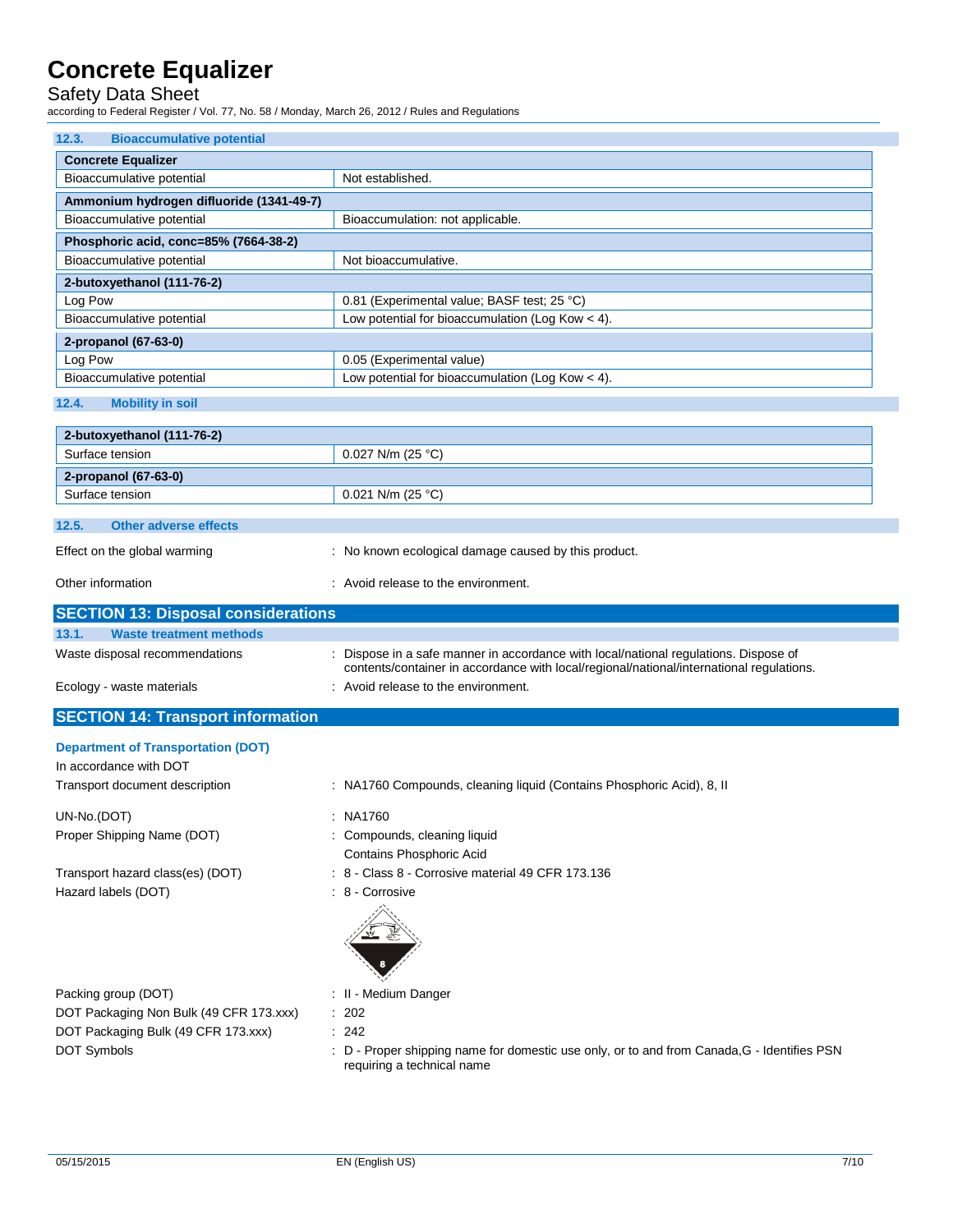#### Safety Data Sheet

according to Federal Register / Vol. 77, No. 58 / Monday, March 26, 2012 / Rules and Regulations

| DOT Special Provisions (49 CFR 172.102)                                                                                       | : B2 - MC 300, MC 301, MC 302, MC 303, MC 305, and MC 306 and DOT 406 cargo tanks are<br>not authorized.<br>IB2 - Authorized IBCs: Metal (31A, 31B and 31N); Rigid plastics (31H1 and 31H2); Composite<br>(31HZ1). Additional Requirement: Only liquids with a vapor pressure less than or equal to 110<br>kPa at 50 C (1.1 bar at 122 F), or 130 kPa at 55 C (1.3 bar at 131 F) are authorized.<br>N37 - This material may be shipped in an integrally-lined fiber drum (1G) which meets the<br>general packaging requirements of subpart B of part 173 of this subchapter, the requirements<br>of part 178 of this subchapter at the packing group assigned for the material and to any other<br>special provisions of column 7 of the 172.101 table.<br>T11 - 6 178.274(d)(2) Normal 178.275(d)(3)<br>TP2 - a. The maximum degree of filling must not exceed the degree of filling determined by the<br>following: (image) Where: tr is the maximum mean bulk temperature during transport, tf is the<br>temperature in degrees celsius of the liquid during filling, and a is the mean coefficient of<br>cubical expansion of the liquid between the mean temperature of the liquid during filling (tf) and<br>the maximum mean bulk temperature during transportation (tr) both in degrees celsius. b. For<br>liquids transported under ambient conditions may be calculated using the formula: (image)<br>Where: d15 and d50 are the densities (in units of mass per unit volume) of the liquid at 15 C<br>$(59 F)$ and 50 C $(122 F)$ , respectively.<br>TP27 - A portable tank having a minimum test pressure of 4 bar (400 kPa) may be used<br>provided the calculated test pressure is 4 bar or less based on the MAWP of the hazardous<br>material, as defined in 178.275 of this subchapter, where the test pressure is 1.5 times the<br>MAWP. |
|-------------------------------------------------------------------------------------------------------------------------------|------------------------------------------------------------------------------------------------------------------------------------------------------------------------------------------------------------------------------------------------------------------------------------------------------------------------------------------------------------------------------------------------------------------------------------------------------------------------------------------------------------------------------------------------------------------------------------------------------------------------------------------------------------------------------------------------------------------------------------------------------------------------------------------------------------------------------------------------------------------------------------------------------------------------------------------------------------------------------------------------------------------------------------------------------------------------------------------------------------------------------------------------------------------------------------------------------------------------------------------------------------------------------------------------------------------------------------------------------------------------------------------------------------------------------------------------------------------------------------------------------------------------------------------------------------------------------------------------------------------------------------------------------------------------------------------------------------------------------------------------------------------------------------------------------------------------------------------------------------|
| DOT Packaging Exceptions (49 CFR 173.xxx)<br>DOT Quantity Limitations Passenger aircraft/rail : 1 L                           | : 154                                                                                                                                                                                                                                                                                                                                                                                                                                                                                                                                                                                                                                                                                                                                                                                                                                                                                                                                                                                                                                                                                                                                                                                                                                                                                                                                                                                                                                                                                                                                                                                                                                                                                                                                                                                                                                                      |
| (49 CFR 173.27)                                                                                                               |                                                                                                                                                                                                                                                                                                                                                                                                                                                                                                                                                                                                                                                                                                                                                                                                                                                                                                                                                                                                                                                                                                                                                                                                                                                                                                                                                                                                                                                                                                                                                                                                                                                                                                                                                                                                                                                            |
| DOT Quantity Limitations Cargo aircraft only (49 : 30 L<br>CFR 175.75)                                                        |                                                                                                                                                                                                                                                                                                                                                                                                                                                                                                                                                                                                                                                                                                                                                                                                                                                                                                                                                                                                                                                                                                                                                                                                                                                                                                                                                                                                                                                                                                                                                                                                                                                                                                                                                                                                                                                            |
| DOT Vessel Stowage Location                                                                                                   | : B - (i) The material may be stowed "on deck" or "under deck" on a cargo vessel and on a<br>passenger vessel carrying a number of passengers limited to not more than the larger of 25<br>passengers, or one passenger per each 3 m of overall vessel length; and (ii) "On deck only" on<br>passenger vessels in which the number of passengers specified in paragraph (k)(2)(i) of this<br>section is exceeded.                                                                                                                                                                                                                                                                                                                                                                                                                                                                                                                                                                                                                                                                                                                                                                                                                                                                                                                                                                                                                                                                                                                                                                                                                                                                                                                                                                                                                                          |
| DOT Vessel Stowage Other                                                                                                      | : 40 - Stow "clear of living quarters"                                                                                                                                                                                                                                                                                                                                                                                                                                                                                                                                                                                                                                                                                                                                                                                                                                                                                                                                                                                                                                                                                                                                                                                                                                                                                                                                                                                                                                                                                                                                                                                                                                                                                                                                                                                                                     |
| <b>Additional information</b>                                                                                                 |                                                                                                                                                                                                                                                                                                                                                                                                                                                                                                                                                                                                                                                                                                                                                                                                                                                                                                                                                                                                                                                                                                                                                                                                                                                                                                                                                                                                                                                                                                                                                                                                                                                                                                                                                                                                                                                            |
| Other information                                                                                                             | : No supplementary information available.                                                                                                                                                                                                                                                                                                                                                                                                                                                                                                                                                                                                                                                                                                                                                                                                                                                                                                                                                                                                                                                                                                                                                                                                                                                                                                                                                                                                                                                                                                                                                                                                                                                                                                                                                                                                                  |
| <b>ADR</b>                                                                                                                    |                                                                                                                                                                                                                                                                                                                                                                                                                                                                                                                                                                                                                                                                                                                                                                                                                                                                                                                                                                                                                                                                                                                                                                                                                                                                                                                                                                                                                                                                                                                                                                                                                                                                                                                                                                                                                                                            |
| No additional information available                                                                                           |                                                                                                                                                                                                                                                                                                                                                                                                                                                                                                                                                                                                                                                                                                                                                                                                                                                                                                                                                                                                                                                                                                                                                                                                                                                                                                                                                                                                                                                                                                                                                                                                                                                                                                                                                                                                                                                            |
| <b>Transport by sea</b>                                                                                                       |                                                                                                                                                                                                                                                                                                                                                                                                                                                                                                                                                                                                                                                                                                                                                                                                                                                                                                                                                                                                                                                                                                                                                                                                                                                                                                                                                                                                                                                                                                                                                                                                                                                                                                                                                                                                                                                            |
| No additional information available                                                                                           |                                                                                                                                                                                                                                                                                                                                                                                                                                                                                                                                                                                                                                                                                                                                                                                                                                                                                                                                                                                                                                                                                                                                                                                                                                                                                                                                                                                                                                                                                                                                                                                                                                                                                                                                                                                                                                                            |
| Air transport                                                                                                                 |                                                                                                                                                                                                                                                                                                                                                                                                                                                                                                                                                                                                                                                                                                                                                                                                                                                                                                                                                                                                                                                                                                                                                                                                                                                                                                                                                                                                                                                                                                                                                                                                                                                                                                                                                                                                                                                            |
| No additional information available                                                                                           |                                                                                                                                                                                                                                                                                                                                                                                                                                                                                                                                                                                                                                                                                                                                                                                                                                                                                                                                                                                                                                                                                                                                                                                                                                                                                                                                                                                                                                                                                                                                                                                                                                                                                                                                                                                                                                                            |
| <b>SECTION 15: Regulatory information</b>                                                                                     |                                                                                                                                                                                                                                                                                                                                                                                                                                                                                                                                                                                                                                                                                                                                                                                                                                                                                                                                                                                                                                                                                                                                                                                                                                                                                                                                                                                                                                                                                                                                                                                                                                                                                                                                                                                                                                                            |
| 15.1. US Federal regulations                                                                                                  |                                                                                                                                                                                                                                                                                                                                                                                                                                                                                                                                                                                                                                                                                                                                                                                                                                                                                                                                                                                                                                                                                                                                                                                                                                                                                                                                                                                                                                                                                                                                                                                                                                                                                                                                                                                                                                                            |
| Ammonium hydrogen difluoride (1341-49-7)                                                                                      |                                                                                                                                                                                                                                                                                                                                                                                                                                                                                                                                                                                                                                                                                                                                                                                                                                                                                                                                                                                                                                                                                                                                                                                                                                                                                                                                                                                                                                                                                                                                                                                                                                                                                                                                                                                                                                                            |
| Listed on the United States TSCA (Toxic Substances Control Act) inventory<br>Not listed on the United States SARA Section 313 |                                                                                                                                                                                                                                                                                                                                                                                                                                                                                                                                                                                                                                                                                                                                                                                                                                                                                                                                                                                                                                                                                                                                                                                                                                                                                                                                                                                                                                                                                                                                                                                                                                                                                                                                                                                                                                                            |
| RQ (Reportable quantity, section 304 of EPA's<br>List of Lists)                                                               | 100 lb                                                                                                                                                                                                                                                                                                                                                                                                                                                                                                                                                                                                                                                                                                                                                                                                                                                                                                                                                                                                                                                                                                                                                                                                                                                                                                                                                                                                                                                                                                                                                                                                                                                                                                                                                                                                                                                     |
| Phosphoric acid, conc=85% (7664-38-2)                                                                                         |                                                                                                                                                                                                                                                                                                                                                                                                                                                                                                                                                                                                                                                                                                                                                                                                                                                                                                                                                                                                                                                                                                                                                                                                                                                                                                                                                                                                                                                                                                                                                                                                                                                                                                                                                                                                                                                            |
| Listed on the United States TSCA (Toxic Substances Control Act) inventory<br>Not listed on the United States SARA Section 313 |                                                                                                                                                                                                                                                                                                                                                                                                                                                                                                                                                                                                                                                                                                                                                                                                                                                                                                                                                                                                                                                                                                                                                                                                                                                                                                                                                                                                                                                                                                                                                                                                                                                                                                                                                                                                                                                            |
| RQ (Reportable quantity, section 304 of EPA's<br>List of Lists)                                                               | 5000 lb                                                                                                                                                                                                                                                                                                                                                                                                                                                                                                                                                                                                                                                                                                                                                                                                                                                                                                                                                                                                                                                                                                                                                                                                                                                                                                                                                                                                                                                                                                                                                                                                                                                                                                                                                                                                                                                    |
| 2-butoxyethanol (111-76-2)                                                                                                    |                                                                                                                                                                                                                                                                                                                                                                                                                                                                                                                                                                                                                                                                                                                                                                                                                                                                                                                                                                                                                                                                                                                                                                                                                                                                                                                                                                                                                                                                                                                                                                                                                                                                                                                                                                                                                                                            |
| Listed on the United States TSCA (Toxic Substances Control Act) inventory                                                     |                                                                                                                                                                                                                                                                                                                                                                                                                                                                                                                                                                                                                                                                                                                                                                                                                                                                                                                                                                                                                                                                                                                                                                                                                                                                                                                                                                                                                                                                                                                                                                                                                                                                                                                                                                                                                                                            |
| 2-propanol (67-63-0)                                                                                                          |                                                                                                                                                                                                                                                                                                                                                                                                                                                                                                                                                                                                                                                                                                                                                                                                                                                                                                                                                                                                                                                                                                                                                                                                                                                                                                                                                                                                                                                                                                                                                                                                                                                                                                                                                                                                                                                            |
| Listed on the United States TSCA (Toxic Substances Control Act) inventory                                                     |                                                                                                                                                                                                                                                                                                                                                                                                                                                                                                                                                                                                                                                                                                                                                                                                                                                                                                                                                                                                                                                                                                                                                                                                                                                                                                                                                                                                                                                                                                                                                                                                                                                                                                                                                                                                                                                            |

Listed on United States SARA Section 313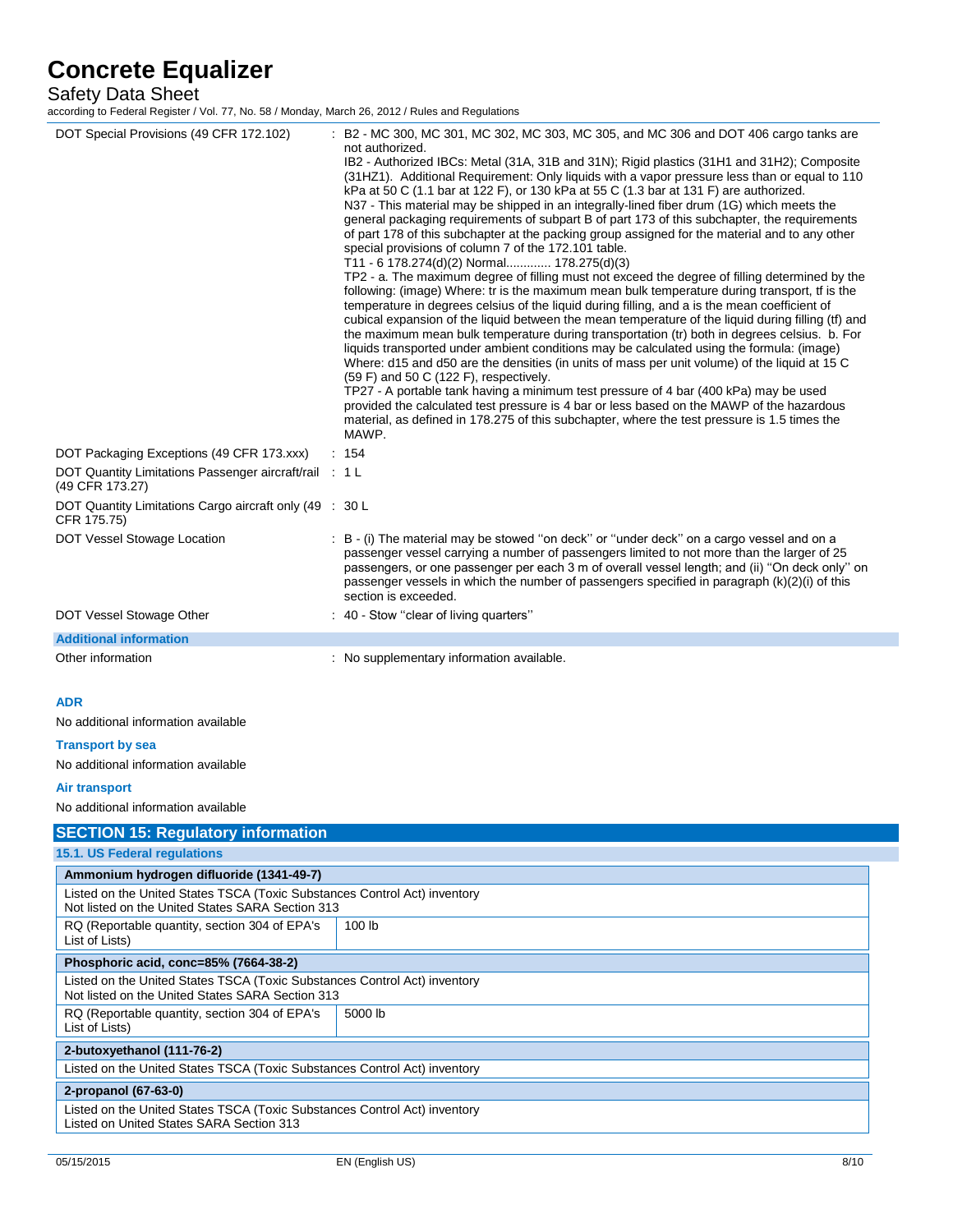### Safety Data Sheet

according to Federal Register / Vol. 77, No. 58 / Monday, March 26, 2012 / Rules and Regulations

#### **15.2. International regulations**

**CANADA**

No additional information available

#### **EU-Regulations**

No additional information available

**Classification according to Regulation (EC) No. 1272/2008 [CLP]** No additional information available

**Classification according to Directive 67/548/EEC [DSD] or 1999/45/EC [DPD]** Not classified

### **National regulations**

No additional information available

#### **15.3. US State regulations**

No additional information available

| <b>SECTION 16: Other information</b> |            |
|--------------------------------------|------------|
| Revision date                        | 04/15/2015 |
| Other information                    | None.      |

#### Full text of H-phrases:

| Acute Tox. 2 (Inhalation:gas) | Acute toxicity (inhalation:gas) Category 2                  |
|-------------------------------|-------------------------------------------------------------|
| Acute Tox. 3 (Dermal)         | Acute toxicity (dermal) Category 3                          |
| Acute Tox. 3 (Oral)           | Acute toxicity (oral) Category 3                            |
| Acute Tox. 4 (Oral)           | Acute toxicity (oral) Category 4                            |
| Eye Irrit. 2A                 | Serious eye damage/eye irritation Category 2A               |
| Flam. Lig. 2                  | Flammable liquids Category 2                                |
| Flam. Lig. 4                  | Flammable liquids Category 4                                |
| Skin Corr. 1A                 | Skin corrosion/irritation Category 1A                       |
| Skin Corr. 1B                 | Skin corrosion/irritation Category 1B                       |
| Skin Irrit. 2                 | Skin corrosion/irritation Category 2                        |
| STOT SE 3                     | Specific target organ toxicity (single exposure) Category 3 |
| H <sub>225</sub>              | Highly flammable liquid and vapor                           |
| H <sub>227</sub>              | Combustible liquid                                          |
| H301                          | Toxic if swallowed                                          |
| H302                          | Harmful if swallowed                                        |
| H311                          | Toxic in contact with skin                                  |
| H314                          | Causes severe skin burns and eye damage                     |
| H315                          | Causes skin irritation                                      |
| H319                          | Causes serious eye irritation                               |
| H330                          | Fatal if inhaled                                            |
| H336                          | May cause drowsiness or dizziness                           |

| HMIS III Rating          |                                                                                                                                                                                                                                                      |
|--------------------------|------------------------------------------------------------------------------------------------------------------------------------------------------------------------------------------------------------------------------------------------------|
| Health                   | : 3 Serious Hazard - Major injury likely unless prompt action is taken and medical treatment is<br>given                                                                                                                                             |
| Flammability             | : 0 Minimal Hazard - Materials that will not burn                                                                                                                                                                                                    |
| Physical                 | : 1 Slight Hazard - Materials that are normally stable but can become unstable (self-react) at high<br>temperatures and pressures. Materials may react non-violently with water or undergo<br>hazardous polymerization in the absence of inhibitors. |
| Personal Protection      | : E                                                                                                                                                                                                                                                  |
|                          | E - Safety glasses, Gloves, Dust respirator                                                                                                                                                                                                          |
| SDS US (GHS HazCom 2012) |                                                                                                                                                                                                                                                      |
| 05/15/2015               | 9/10<br>EN (English US)                                                                                                                                                                                                                              |